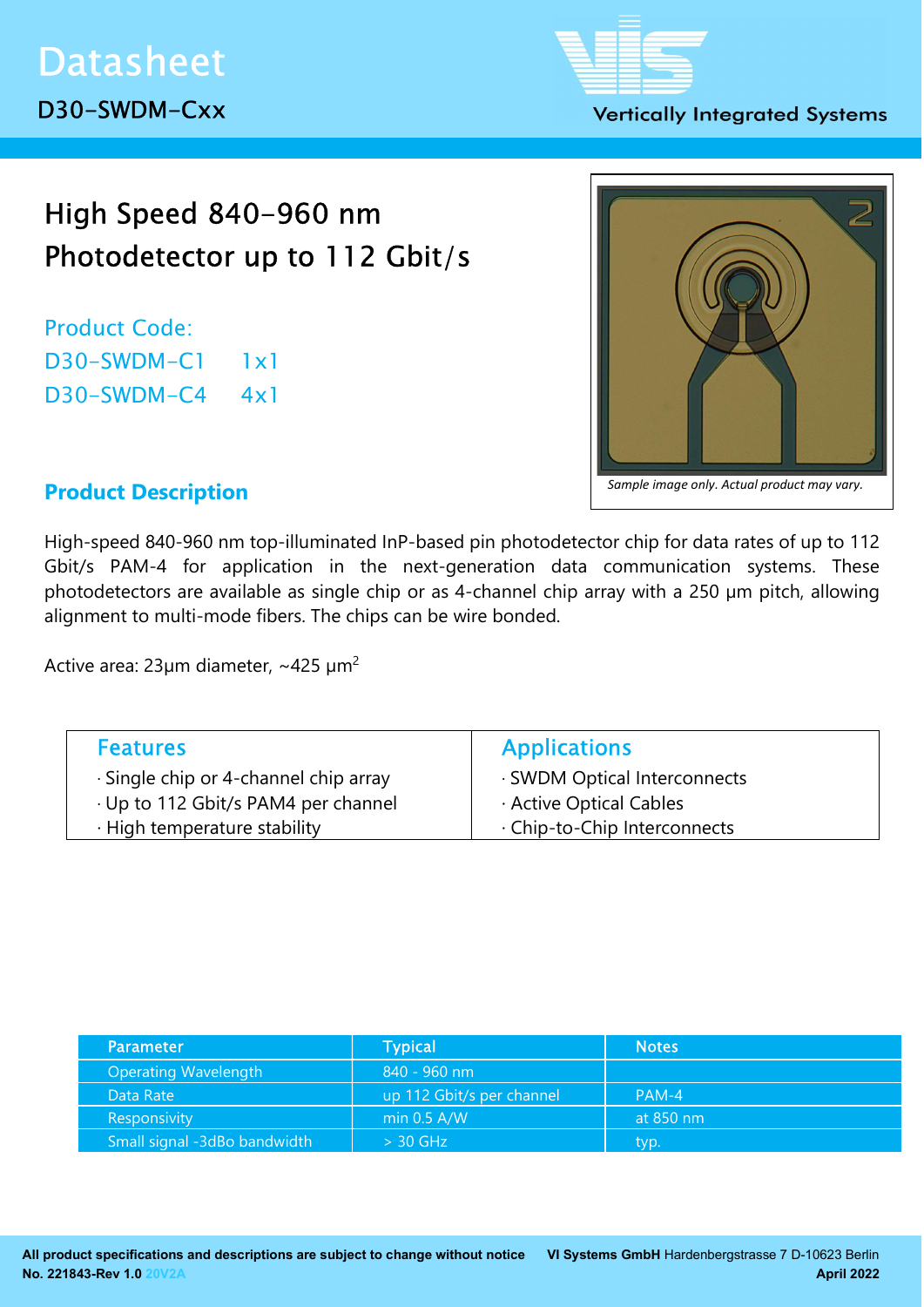

**Vertically Integrated Systems** 

## Electro-Optical Specifications (T = 0 to 85°C)

| Parameter                       | Symbol      | Condition                   | Min  | Typ  | Max            | Unit |
|---------------------------------|-------------|-----------------------------|------|------|----------------|------|
| Dark current                    | $I_d$       | $V_{Bias} = -2.5 V$         |      |      | $\overline{4}$ | nA   |
| $S_{21}$ 3 <i>dBo</i> Bandwidth | $BW_{f3dB}$ | $-2.5V$<br>50 $\Omega$ load | 30   |      | 35             | GHz  |
| Operating wavelength            | λ           |                             | 840  |      | 960            | nm   |
| Responsivity                    | R           | 850 nm                      | 0.50 | 0.50 |                | A/W  |
|                                 | R           | 880 nm                      | 0.50 | 0.52 |                | A/W  |
|                                 | R           | 910 nm                      | 0.50 | 0.54 |                | A/W  |
|                                 | R           | 940 nm                      | 0.50 | 0.56 |                | A/W  |
|                                 | R           | 1310 nm*                    | 0.70 | 0.75 |                | A/W  |
|                                 | R           | 1550 nm <sup>*</sup>        | 0.70 | 0.75 |                | A/W  |
| Capacitance                     |             |                             |      |      |                | pF   |
| Series resistance               | $R_{s}$     |                             |      |      |                | Ohm  |

\*anti-reflection coating is optimized for <1% reflectivity within the range 840 nm - 960 nm



S21 and S11 measurements can be supplied upon request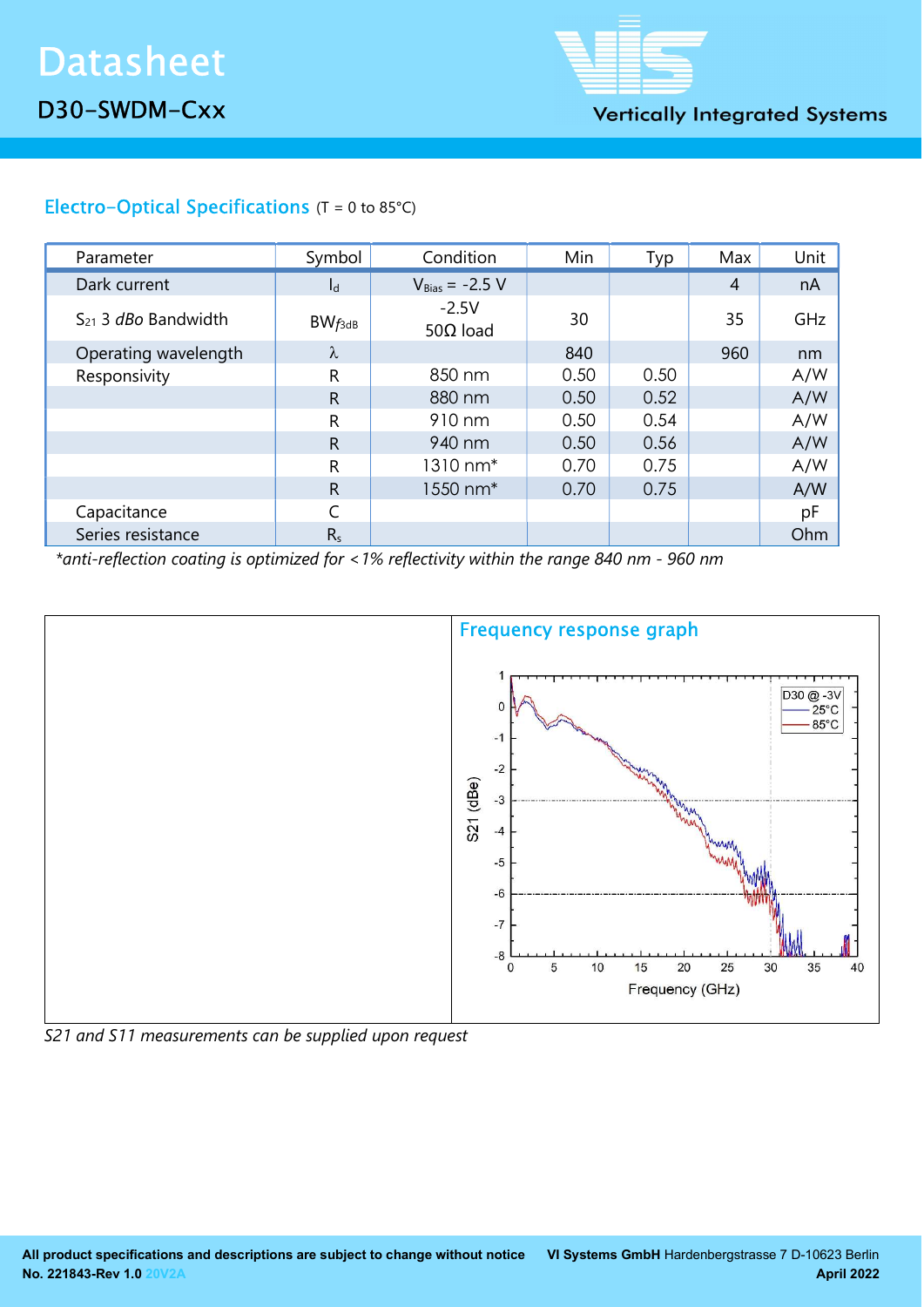

# Absolute Maximum Ratings

| Parameter                | Symbol                      | Condition         | Min   | Typ | Max | Unit          |
|--------------------------|-----------------------------|-------------------|-------|-----|-----|---------------|
| Operating temperature    | ${\mathsf T}_{\textsf{op}}$ |                   |       |     | 85  | $\degree$ C   |
| Storage temperature      | $T_{\rm st}$                |                   | $-40$ |     | 85  | °C            |
| Soldering temperature    | $T_{sl}$                    | 10 <sub>sec</sub> |       |     | 260 | $\mathcal{C}$ |
| Forward current          | <b>IFW</b>                  |                   |       |     | 10  | mA            |
| Reverse Voltage          | $V_{R}$                     |                   |       |     | 10  | V             |
| <b>HBM ESD Threshold</b> | V <sub>ESD</sub>            |                   |       |     | 90  |               |

Stress in excess of any of the individual Absolute Maximum Ratings can cause immediate irreversible damage to the component even if all other parameters are within the electro-optical specifications. Exposure to any of the Absolute Maximum Ratings for extended periods can adversely affect the reliability of these chips.

## Mechanical Dimensions

| Parameter | Type         | Min | Гур  | Max  | Unit |
|-----------|--------------|-----|------|------|------|
| Length    | Dxx-BROAD-C1 |     | 250  | 260  | µm   |
|           | Dxx-BROAD-C4 |     | 1000 | 1040 | μm   |
| Height    |              |     | 150  |      | µm   |
| Width     |              |     | 250  | 260  |      |

## Dimensions of DXX-SWDM-C1





 Contact shape Active area:  $23 \mu m$  diameter, ~425  $\mu m^2$